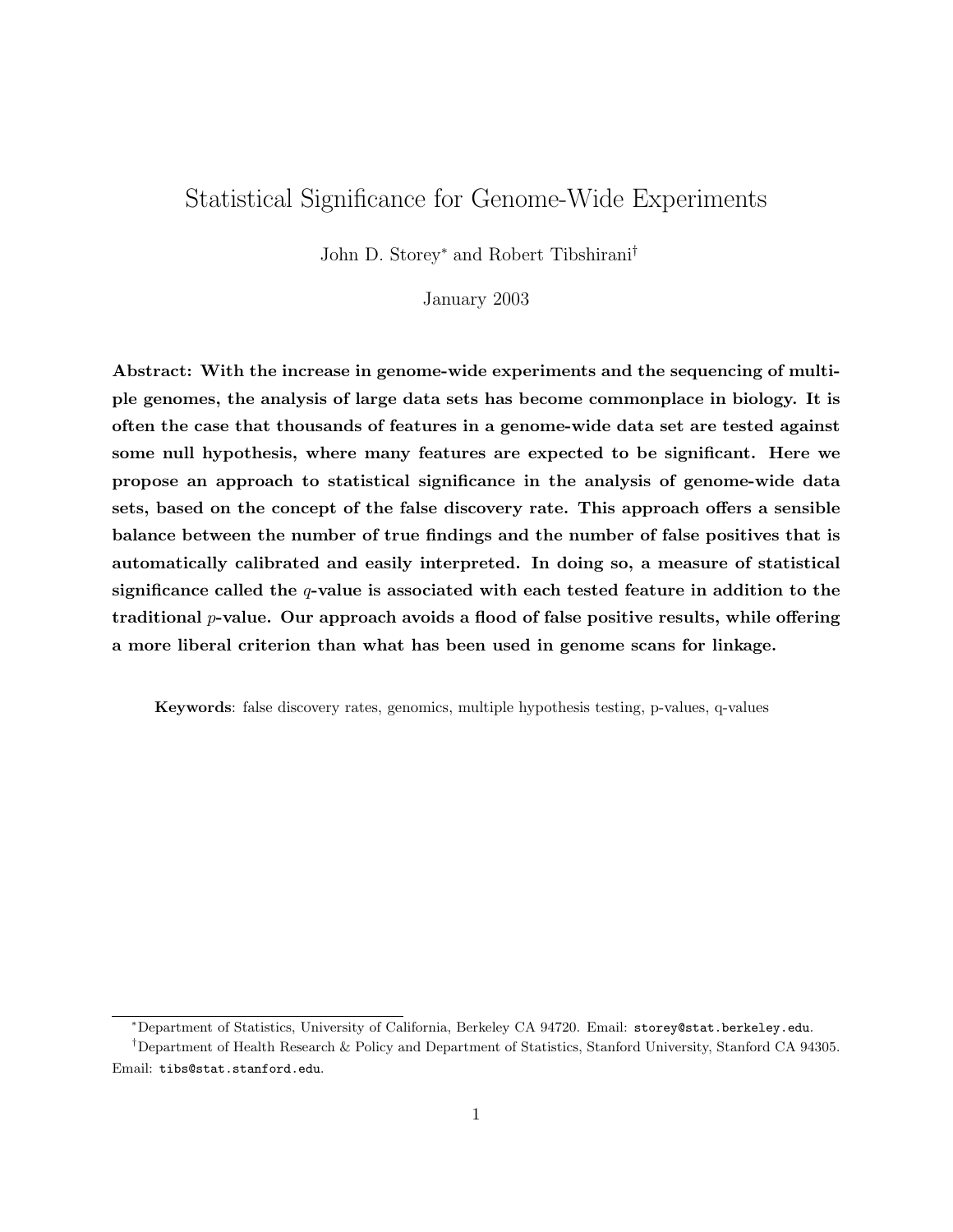#### Introduction

Some of the earliest genome-wide analyses involved testing for linkage at loci spanning a large portion of the genome. Since a separate statistical test is performed at each locus, traditional  $p$ value cut-offs of 0.01 or 0.05 had to be made stricter to avoid an abundance of false positive results. The criterion for statistical significance controls the probability that any single false positive occurs among all loci tested. This strict criterion is used mainly because one or very few loci are expected to show linkage in any given experiment (Lander & Kruglyak 1995). Due to the recent surge in high-throughput technologies and genome projects, many more types of genome-wide data sets are available. The analysis of these data sets also involves tests on thousands of features in the genome, except many more than one or two of them are are significant. In these genome-wide tests of significance, guarding against one or more false positives is typically going to be too strict and will lead to many missed findings. The goal is therefore to identify as many significant features as possible, while incurring a relatively low proportion of false positives.

We propose that the recently introduced  $q$ -value (Storey 2002) is a well suited measure of significance for this growing class of genome-wide tests of significance. The q-value is an extension of a quantity in statistics called the "false discovery rate" (Benjamini & Hochberg 1995). The  $q$ value gives each feature its own individual measure of significance, similarly to the  $p$ -value. Whereas the p-value is a measure of significance in terms of the *false positive rate*, the q-value is a measure in terms of the false discovery rate. The difference in the definitions of the false positive rate and false discovery rate is subtle in theory, yet very important in practice. For a given significance threshold, the false positive rate is the probability a *null statistic* is significant. The false discovery rate, on the other hand, is the expected proportion of null statistics among all statistics called significant (i.e., the proportion of false positives among all significant features). The false discovery rate can also be written as the probability a significant feature is a false positive (Storey 2001). Note that the false discovery rate definition is often confused with the false positive rate, so it is important to keep the distinction in mind.

The q-value does not force one to choose a hard and often arbitrary cut-off for significance, rather it provides an exploratory guide for each feature's significance while taking into account the fact that thousands of features are simultaneously being tested. Suppose that features with q-values less than or equal to 5% are called significant in some genome-wide test of significance. This implies that among all significant features, about  $5\%$  of them are false positives. A *p*-value threshold of 5% on the other hand implies that among all the null features present in the data set, about 5% will meet this threshold – it says little about the content of the features actually called significant. The information from a  $p$ -value threshold is not helpful for making the significance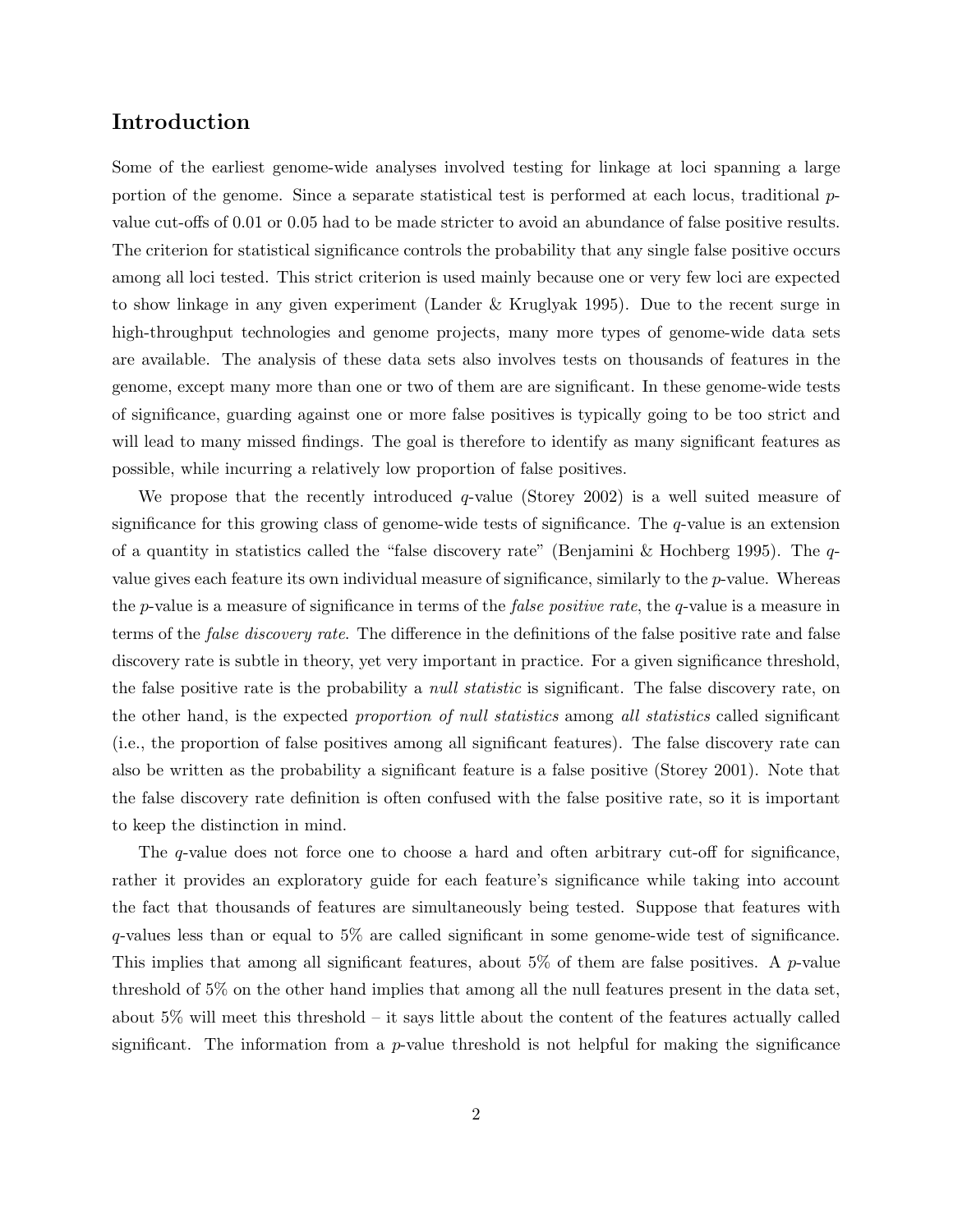decision, however, the q-value threshold is helpful since it measures what proportion of significant features are false positives. Because features called significant will likely undergo some subsequent biological verification, the q-value threshold indicates how many of these will lead to a waste of time.

Here we argue that the  $q$ -value is a sensible measure of the balance between the number of truly significant findings and the number of false positives in many genome-wide tests of significance. We motivate our proposed approach in the context of several recent and prominent papers in which awkwardly chosen p-value cut-offs were used in an attempt to at least qualitatively achieve what the q-value directly achieves. We also introduce a fully automated method for estimating  $q$ -values, with a careful treatment of dependence issues between the features and guidelines as to when the estimates are accurate. The proposed methodology is applied to data from Hedenfalk et al. (2001), supporting their results as well as providing some new information.

### Motivating Examples

Consider the following four recent articles in which thousands of features from a genome-wide data set were tested against a null hypothesis. In each case, p-values thresholds were employed to decide which features to call significant, although the ultimate goal was to find many truly significant features without including too many false positives.

Example 1: Detection of differentially expressed genes. A common goal in DNA microarray experiments is to detect genes that show differential expression across two or more biological conditions (Slonim 2002). This is an important question to answer since it allows one to discover genes involved in differentiating complex biological states. In this situation, the "features" are the genes, and they are tested against the null hypothesis that there is no differential gene expression. One of the goals of Hedenfalk et al. (2001) is to find genes that are differentially expressed between BRCA1-mutation-positive tumors and BRCA2-mutation-positive tumors by obtaining several microarrays from each cell type. In their analysis they assign a p-value to each gene by standard methods and use a p-value cut-off of  $0.001$  to find 51 genes out of 3226 that show differential gene expression. A rough calculation says that we would have expected about 3 false positives with this cut-off. They later use a threshold of 0.0001 and conclude that 9 to 11 genes are differentially expressed.

Example 2: Identification of exonic splicing enhancers. Exonic splice enhancers (ESEs) are short oligonucleotide sequences that enhance pre-mRNA splicing when present in exons. In a recent study, Fairbrother et al. (2002) analyzed human genomic DNA in order to predict ESEs based on the statistical analysis of exon-intron and splice site composition. They assess the statistical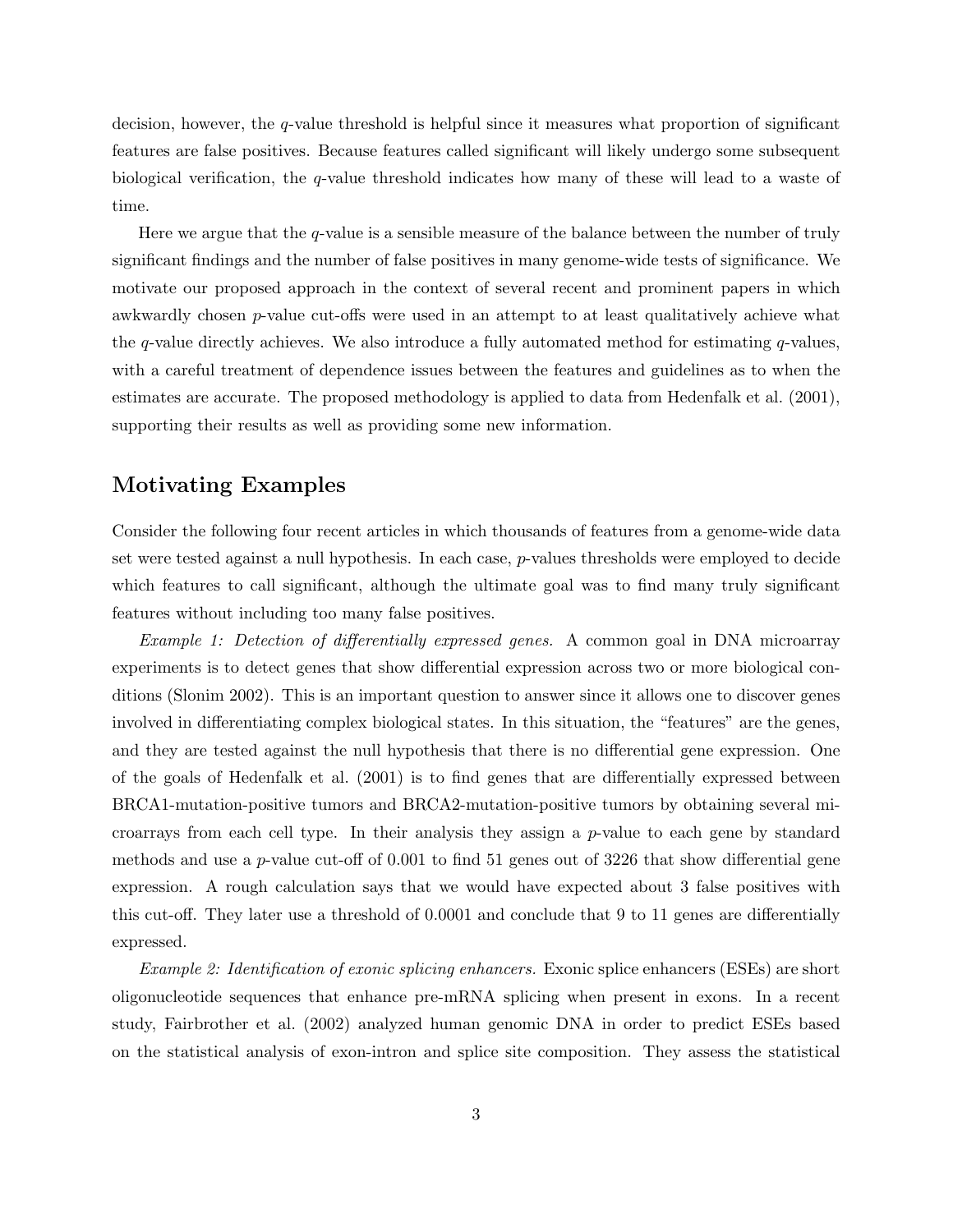significance of all 4096 possible hexamers, the null hypothesis being that the hexamer is not an ESE. A statistic was formed based on the location of the hexamers in 4817 human genes where the exon-intron structure has been well characterized. The end product is a p-value associated with each of the 4096 hexamers. A p-value cut-off of  $10^{-4}$  is used because about  $4096 \times 10^{-4} \ll 1$  false positive is expected under this criterion. This cut-off yielded 238 significant results.

Example 3: Genetic dissection of transcriptional regulation. In linkage analysis the goal is to find a statistically significant association between a phenotype and a marker locus. In a recent study, Brem et al. (2002) cross two strains of yeast that show much differential gene expression. In 40 of the resulting haploid progeny, the expression level of each gene is treated as a quantitative trait. This essentially results in 6215 simultaneous genome scans for linkage, where a positive result for a particular gene indicates that a regulator for the gene's expression is located in the region showing linkage. A  $p$ -value is calculated for each gene under the null hypothesis that the gene's expression is not linked to any locus. It is reasonable to expect that out of the 6215 genes, many of them are going to show linkage. In fact, their results indicate that this is the case: with a p-value cut-off of  $5 \times 10^{-5}$ , 507 genes show linkage with 53 expected by chance, and with a cut-off of  $2 \times 10^{-6}$ , 205 genes are significant with less than 1 expected from chance. Several other cut-offs with similar bits of information are given throughout the article.

Example 4: Finding binding sites of transcriptional regulators. Transcriptional regulatory proteins bind to specific promoter sequences to participate in the regulation of gene expression. The availability of complete genome sequences and the development of a method for genome-wide binding analysis has allowed the characterization of genomic sites bound by specific transcriptional regulators. Recently Lee et al. (2002) used genome-wide location analysis to investigate how yeast transcriptional regulators bind to promoter sequences across the genome. Specifically, binding of 106 transcriptional factors was measured across the genome; at each genomic location, a p-value was calculated under the null hypothesis that no binding occurs resulting in the consideration of thousands of p-values. Lee et al. "generally describe results obtained at a p-value threshold of  $0.001$ because [their] analysis indicates that this threshold maximizes inclusion of legitimate regulator-DNA interactions and minimizes false positives." They estimate that among the 3985 interactions found to be significant at this threshold, about 6% to 10% are false positives.

In the four above examples, the researchers tried to decide on a sensible cut-off for their *p*-values. Three articles used four or more cut-offs in an attempt to circumvent the difficulty in interpreting a p-value threshold in a genome-wide test of significance. The results are consequently obfuscated by the multiple cut-offs that are applied to the  $p$ -values. Two pieces of information would have made their analyses more straightforward and universally interpretable. The first is an estimate of the proportion of features that are truly significant, even if these cannot be precisely identified. For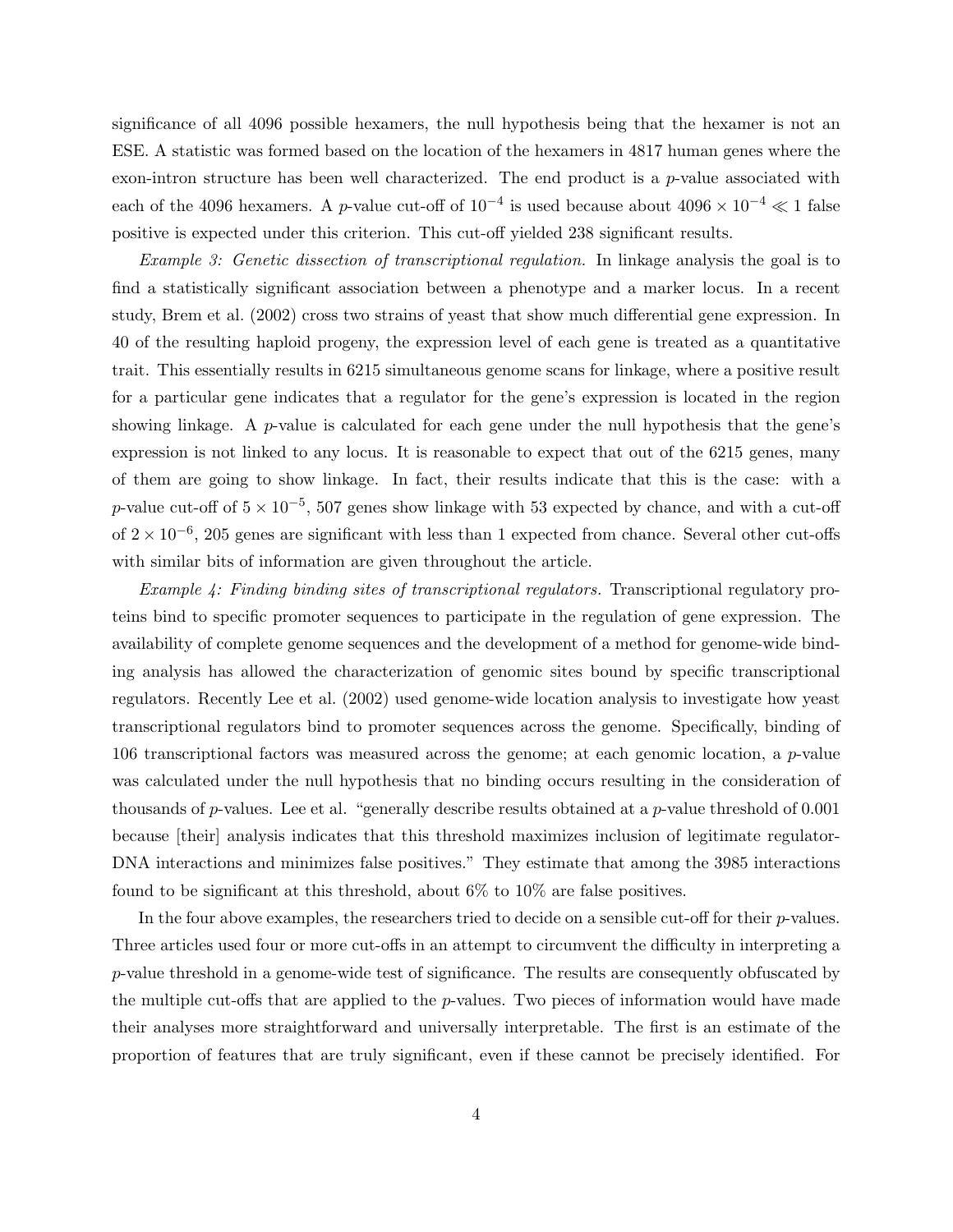<span id="page-4-0"></span>

|                           | Called      | Called          |                |
|---------------------------|-------------|-----------------|----------------|
|                           | Significant | Not Significant | Total          |
| Feature Not Significant   |             | $m_0-V$         | m <sub>0</sub> |
| Feature Truly Significant |             | $m_1-S$         | m <sub>1</sub> |
| Total                     |             | $m - R$         | m              |

Table 1: Possible outcomes from thresholding m features for significance.

example, what proportion of the 3218 genes in Hedenfalk et al. (2001) are differentially expressed? The second is a measure of significance that can be associated with each feature so that thresholding these numbers at a particular value has an easy interpretation. We provide both of these in our proposed approach. We also apply the method to the data from Example 1 (Hedenfalk et al. 2001).

### Proposed Method and Results

The dilemma of how to threshold, say,  $m$  p-values can be seen more clearly by considering Table [1,](#page-4-0) which lists the various outcomes that occur when testing  $m$  features in a genome-wide data set. For a given threshold,  $V$  is the total number of false positives, and  $R$  is the total number of features called significant. If we use a  $p$ -value threshold of 0.05, then we have only guaranteed that  $E[V] \leq 0.05 \cdot m$ , which is a number much too large for all the examples we have considered. The error measure that is typically controlled in genome scans for linkage is the family-wise error rate, which can be written as  $Pr(V \ge 1)$  and is the probability of committing any false positives. (Note that we can guarantee that  $Pr(V \ge 1) \le \alpha$  by calling all genes significant with p-values less that or equal to  $\alpha/m$ , which is the well known Bonferroni correction.) Controlling Pr( $V \ge 1$ ) makes sense in the linkage case since any false positives can lead to a large waste of time, but it is way too conservative for many of the genome-wide tests of significance currently being performed. Many recent papers involving a genome-wide analysis find a cut-off so that  $E[V] \leq 1$ , including *Example* 2. This seems too restrictive in general since one should have the flexibility to let  $E[V] = 2$ , for example, if many more truly significant features are found.

It is therefore useful to find a sensible balance between the number of false positive features V and the number of truly significant features S. This balance can efficiently be achieved by considering the ratio

$$
\frac{\text{\#false positive features}}{\text{\#significant features}} = \frac{V}{V+S} = \frac{V}{R},
$$

which can be stated in words as the proportion of false positive features among all of those called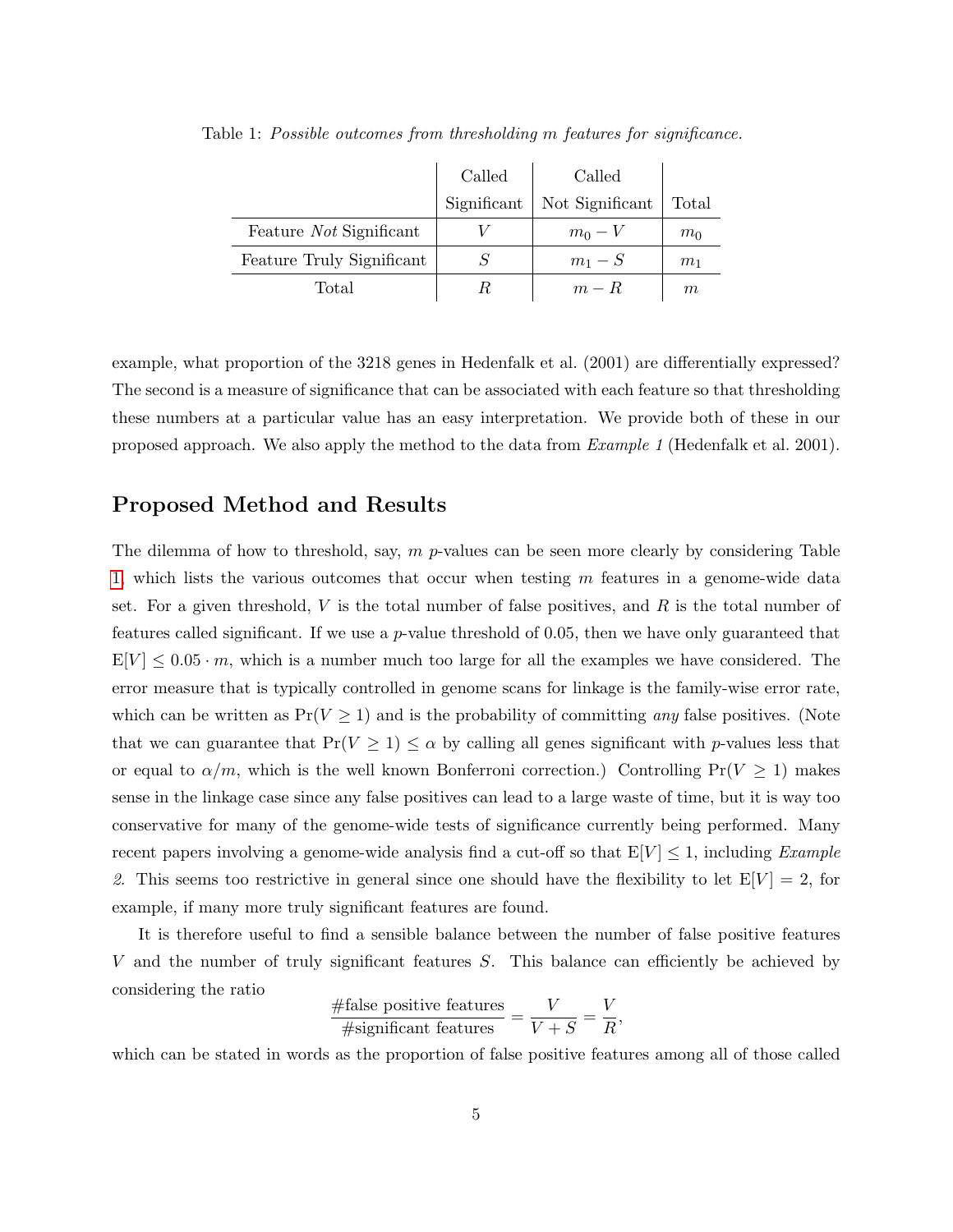significant. We are particulary interested in the false discovery rate, which is defined to be<sup>[1](#page-5-0)</sup>

$$
FDR = \mathcal{E}\left[\left.\frac{V}{R}\right|R>0\right].
$$

In taking the expectation of  $V/R$ , we have simply conditioned on  $R > 0$ , since we want to prevent  $R = 0$  in which case  $V/R$  is undefined.

In each of the above motivating examples, the researchers had to deal with thousands of  $p$ -values simultaneously, where it is expected that many of these  $p$ -values are significant. A qualitative attempt is made to balance the number of p-values found significant for a given cut-off with the number expected to be false positives. The false discovery measures this trade-off precisely in a way that takes into account the joint behavior of all the  $p$ -values. The false discovery rate is therefore a useful measure of the overall accuracy of a set of significant features, but we would also like a number that can be attached to each individual feature. The q-value is a measure designed to reflect this.

Let us now precisely define the  $q$ -value. Suppose that we list the features in order of their evidence against the null hypothesis (e.g., in ascending order of their  $p$ -values). It is practical to arrange the features in this way since calling one feature significant means that any other feature with more evidence against the null should also be called significant. Therefore, one could think of listing the features in ascending order of their p-values. A threshold would be determined by calling all features significant up to some point on the list.

## The q-value for a particular feature is the expected proportion of false positives occurring up through that feature on the list.

Therefore, if we calculate the q-values for each feature, then thresholding them at q-value level  $\alpha$ produces a set of significant features so that a proportion of about  $\alpha$  are false positives. The precise definition of the q-value for a particular feature is the following.

The q-value for a particular feature is the minimum false discovery rate that can be attained when calling all features up through that one on the list significant.

The q-value has a special relationship to the  $p$ -value (yielding the origin of its name) that is beyond the scope of this work. The interested reader is therefore referred to Storey (2001) for a mathematical definition of the q-value and its statistical relationship to the  $p$ -value.

As a concrete example, we considered the data from Hedenfalk et al. (2001) to test for differentially expressed genes between BRCA1-mutation-positive tumors and BRCA2-mutation-positive tumors. Using a two-sample t-statistic, we calculated a p-value for each of 3170 genes under the null

<span id="page-5-0"></span><sup>&</sup>lt;sup>1</sup>This quantity is more technically defined to be the positive false discovery rate ( $pFDR$ ).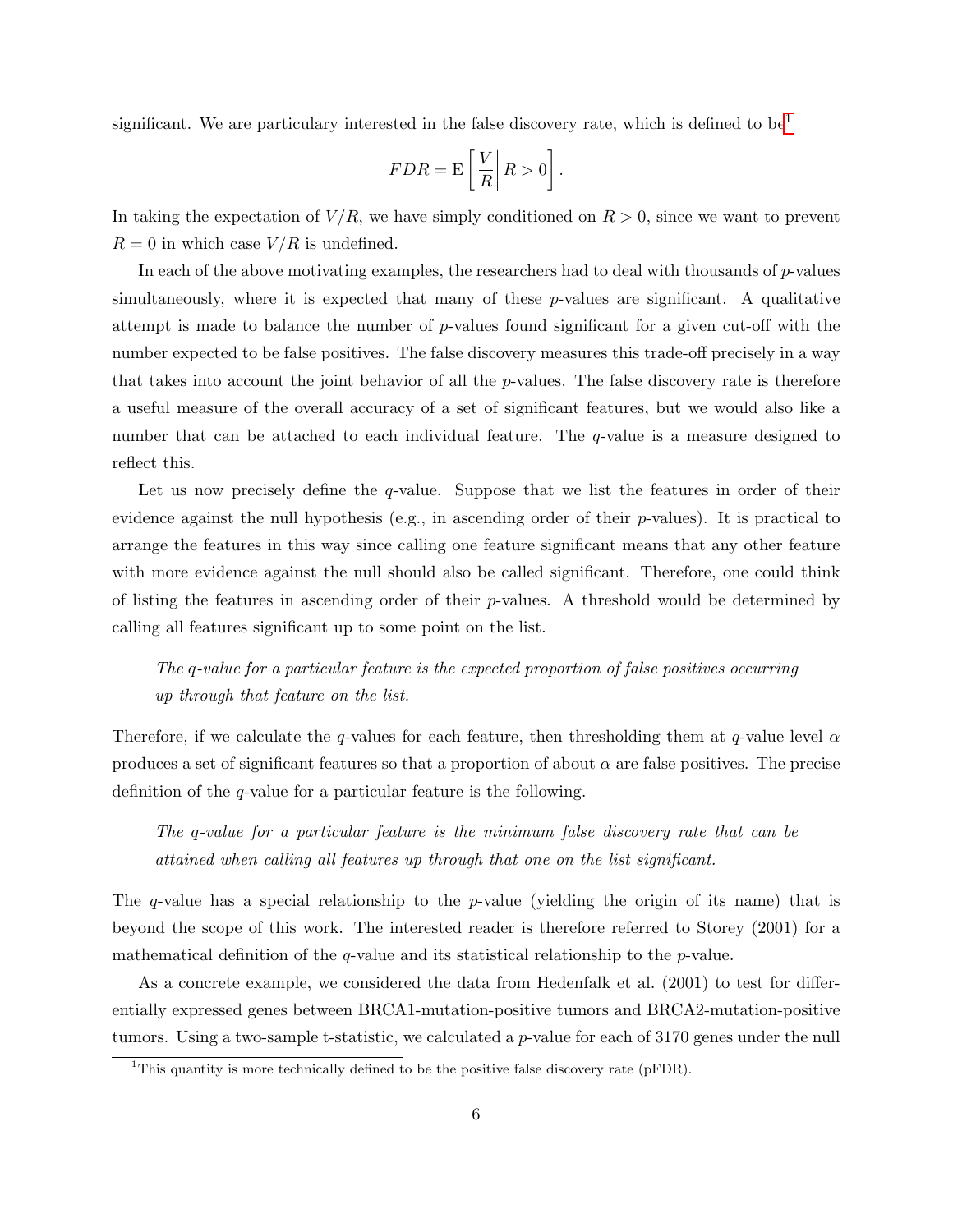

<span id="page-6-0"></span>Figure 1: A density histogram of the 3170 p-values from the Hedenfalk et al. data. The dashed line is the density histogram we would expect if all genes were null (not differentially expressed). The dotted line is at the height of our estimate of the proportion of null p-values.

hypothesis of no differential gene expression. See Remark B in the Appendix for specific details. Figure [1](#page-6-0) shows a density histogram of the 3170 p-values. The dashed line is the density we would expect if all genes were null (not differentially expressed), so it can be seen that many genes are differentially expressed. The p-value of a gene is the probability a statistic is as extreme or more extreme than the observed statistic, given the gene is not differentially expressed. In other words, it is the probability of seeing a gene with that much evidence for differential gene expression by chance under the null hypothesis. The  $p$ -value is a measure of significance for a single hypothesis test, and the smaller it is, the more evidence there is for differential gene expression.

Fortunately, q-values can be directly estimated from p-values. Given the definition of the qvalue, it makes sense to begin by estimating the FDR when calling all genes significant whose p-value is less than or equal to some threshold t, where  $0 < t \leq 1$ . Denote the m p-values by  $p_1, p_2, \ldots, p_m$ , and let

 $V(t) = \# \{\text{false positive } p_i \le t; i = 1, ..., m \} \text{ and } R(t) = \# \{p_i \le t; i = 1, ..., m \}.$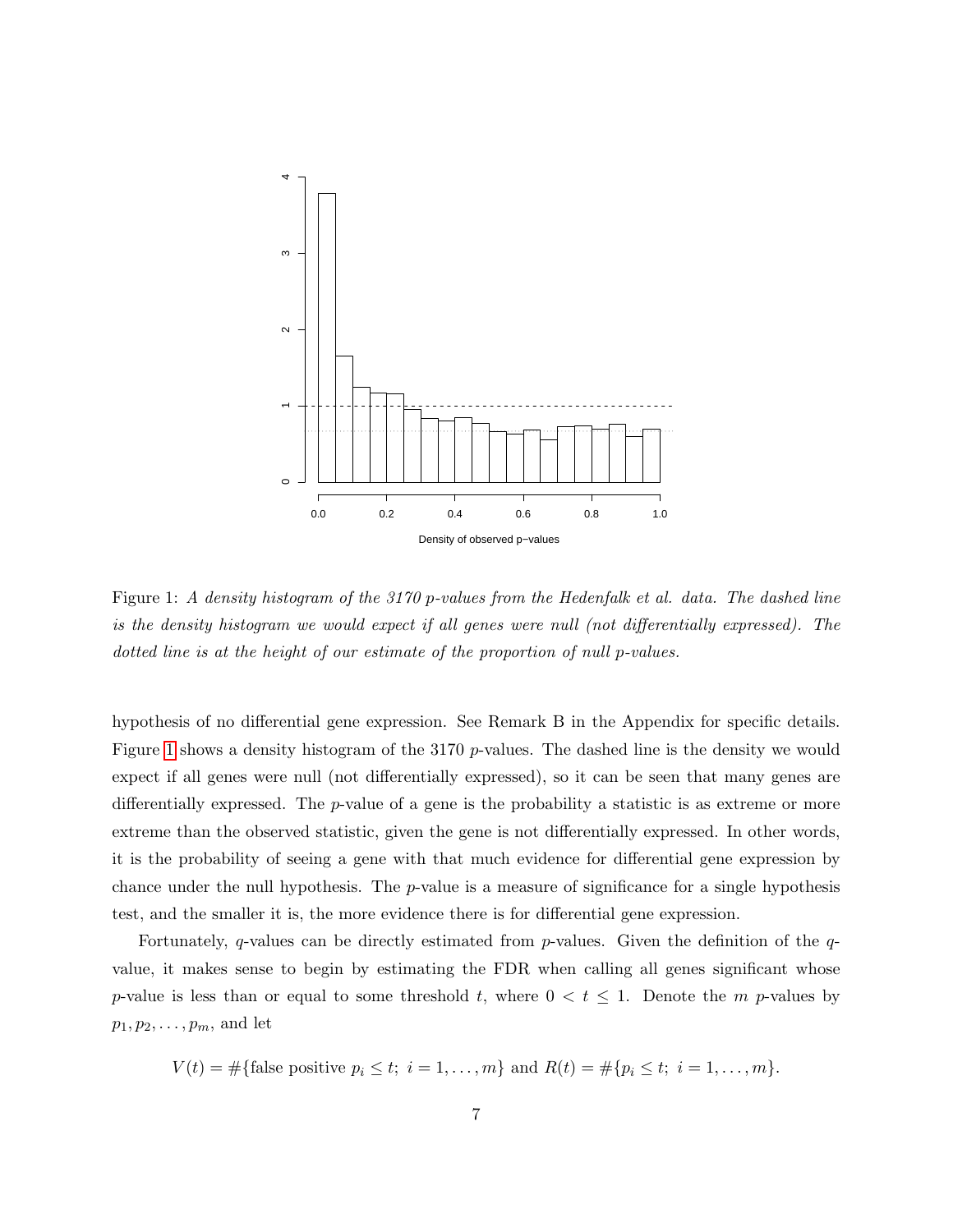We then want to estimate

<span id="page-7-0"></span>
$$
FDR(t) = \mathcal{E}\left[\left.\frac{V(t)}{R(t)}\right|R(t) > 0\right].
$$

Since we are considering many features (i.e.,  $m$  is very large), it follows that

$$
FDR(t) = \mathcal{E}\left[\frac{V(t)}{R(t)}\middle| R(t) > 0\right] \approx \frac{\mathcal{E}[V(t)]}{\mathcal{E}[R(t)]}.\tag{1}
$$

A simple estimate of  $E[R(t)]$  is the observed  $R(t)$ ; that is, the number of observed p-values less than or equal to t. For estimating  $E[V(t)]$ , recall that the null p-values are uniformly distributed. Therefore, the probability a null p-value is less than or equal to t is simply t, and it follows from Table [1](#page-4-0) that  $E[V(t)] = m_0 \cdot t$ . Since  $m_0$  is unknown, we have to estimate it, or equivalently estimate the (more interpretable) proportion of features that are null, which we denote by  $\pi_0 \equiv m_0/m$ .

It is difficult to estimate  $\pi_0$  without specifying the distribution of the truly significant p-values. However, exploiting the fact that null  $p$ -values are uniformly distributed, a reasonable estimate can be formed. From Figure [1](#page-6-0) we can see that the histogram density of p-values beyond 0.5 looks fairly flat, which indicates that there are mostly uniformly distributed null  $p$ -values. The height of this flat portion actually gives us a conservative estimate of the overall proportion of null p-values. This can be quantified with

$$
\widehat{\pi}_0(\lambda) = \frac{\#\{p_i > \lambda\}}{m(1-\lambda)},
$$

which involves the tuning parameter  $\lambda$ . Setting  $\lambda = 0.5$ , we estimate that 67% of the genes in the Hedenfalk et al. (2001) data are not differentially expressed. Note that through significance tests, prediction models, and various other techniques, Hedenfalk et al. (2001) qualitatively argue that BRCA1-mutation-positive tumors and BRCA2-mutation-positive tumors can be distinguished by their genetic profiles. Our estimate of 67% provides a direct measurement of this: we estimate that at least 33% of the examined genes are differentially expressed between these two tumor types.

The rationale for the estimate of  $\pi_0$  is that p-values of truly significant features will tend to be close to zero, whereas *p*-values of null features will be uniformly distributed among  $[0, 1]$ . "Most" of the  $p$ -values we observe near 1 will be null then. If we were able to count only null  $p$ -values, then  $\frac{\#\{\text{null } p_j>\lambda\}}{m(1-\lambda)}$  would be an unbiased estimate of  $\pi_0$ . The inclusion of a few alternative p-values will only make this estimate conservative. If we take  $\lambda = 0$ , then  $\hat{\pi}_0(\lambda) = 1$ , which is usually going to be much too conservative in genome-wide data sets where a sizable proportion of features are suspected to be significant. However, as we set  $\lambda$  closer to 1, the variance of  $\hat{\pi}_0(\lambda)$  increases, making our estimated q-values more unreliable. By examining the data in Figure [1,](#page-6-0) a common sense choice for  $\lambda$  was  $\lambda = 0.5$ , however, it is useful to automate this choice. We introduce a novel and fully automated method in Remark A of the Appendix for estimating  $\pi_0$  that borrows strength across a range of  $\hat{\pi}_0(\lambda)$ . This automated method also happens to result in  $\hat{\pi}_0 = 0.67$ .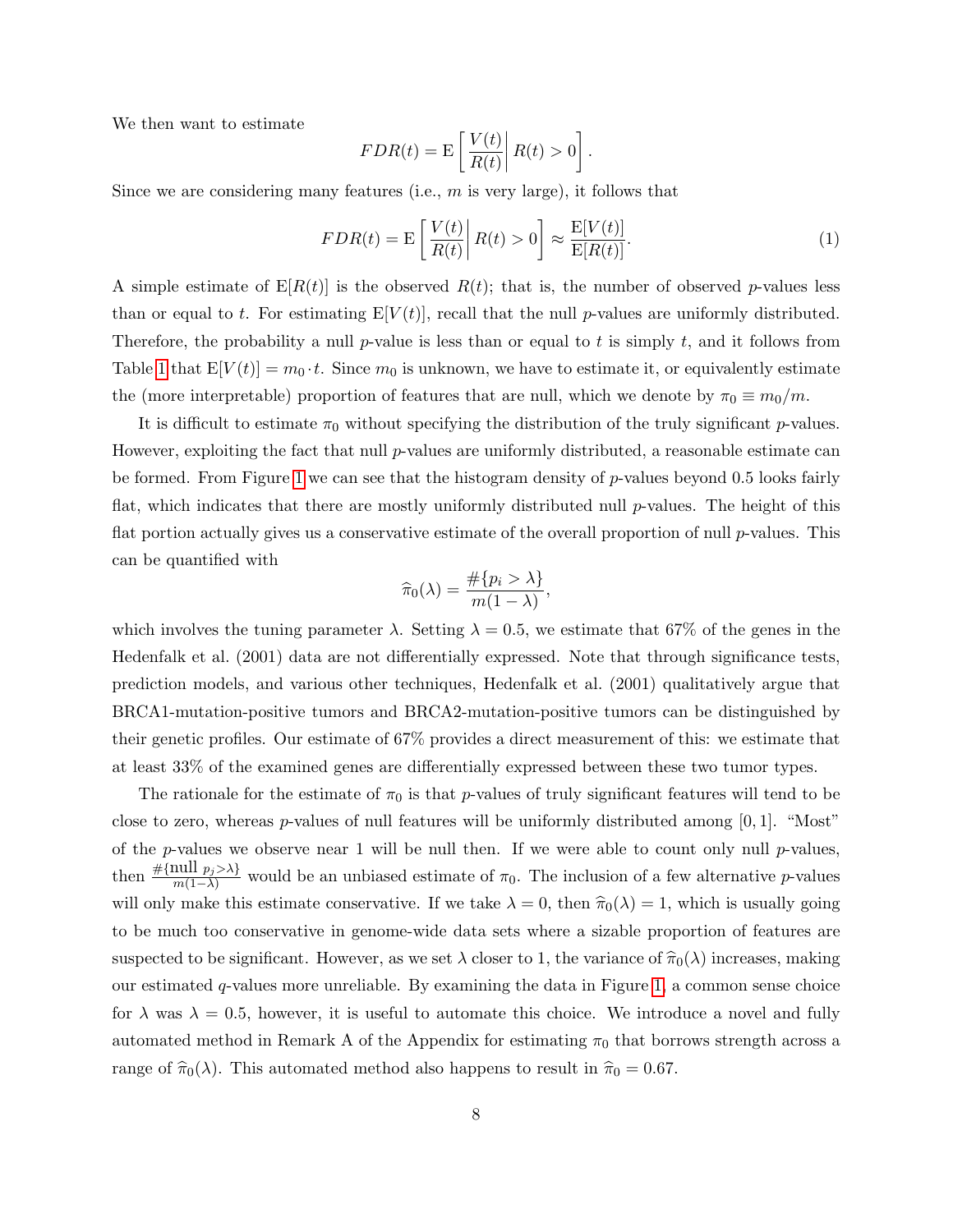By plugging these quantities into the right hand side of [1,](#page-7-0) the FDR when calling all  $p$ -values less than or equal to t significant can be estimated by

$$
\widehat{FDR}(t) = \frac{\widehat{\pi}_0 m \cdot t}{\#\{p_i \le t\}}.
$$

Recalling the definition of the q-value for a particular feature, we can estimate the q-value of feature  $i, i = 1, 2, \ldots, m$ , by

$$
\widehat{\mathbf{q}}(p_i) = \min_{t \geq p_i} \widehat{FDR}(t).
$$

This method is presented in an easily implemented and fully automated algorithm in Remark A of the Appendix.

Several mathematical results about the accuracy of the estimated q-values hold under what we call "weak dependence" of the  $p$ -values (or features). First, the estimated  $q$ -values are simultane*ously* conservative for the true q-values. This means we can consider all q-values at once, without worrying about inducing bias. Second, if we call all features significant with  $q$ -values less than or equal to  $\alpha$ , then in the long run the false discovery rate will be less than or equal to  $\alpha$ . These conservative properties are desirable because we don't want to be underestimating the true q-values or the true proportion of false positives. We hypothesize that the most likely form of dependence between features in a genome-wide data set will meet the weak dependence requirement, although this has to be considered for each application. Specifically for DNA microarray data, we argue that "clumpy dependence" holds, which is a special case of weak dependence; that is, the genes behave dependently in small groups (i.e., pathways), each group being independent of the others. Specific details of these mathematical results and the definition of weak dependence can be found in Remark C of the Appendix.

Given this theoretical justification for considering all  $q$ -values simultaneously, even in the presence of weak dependence, it is possible to use several plots to calibrate the  $q$ -value cut-off one would want to apply in a study. (On the other hand, we recommend making use of the information contained in each feature's  $q$ -value.) Figure [2a](#page-9-0) shows a plot of the  $q$ -values versus their t-statistics from the Hedenfalk et al. (2001) data. This gives one a picture of significance according to the twosample t-statistic. Several other plots only depending on the p-values are useful for understanding the behavior of the  $q$ -values as we adjust the cut-off. These are shown in b-d of Figure [2.](#page-9-0) Figure [2b](#page-9-0) is a plot of the  $q$ -values versus their  $p$ -values. One can see the expected proportion of false positives for different p-value cut-offs from this plot. We can then examine Figure [2c](#page-9-0) which shows the number of significant genes for each q-value. Finally, Figure [2d](#page-9-0) shows the expected number of false positives as a function of the number of genes called significant. These last three plots can be used simultaneously to give the researcher a comprehensive view of what features to examine further.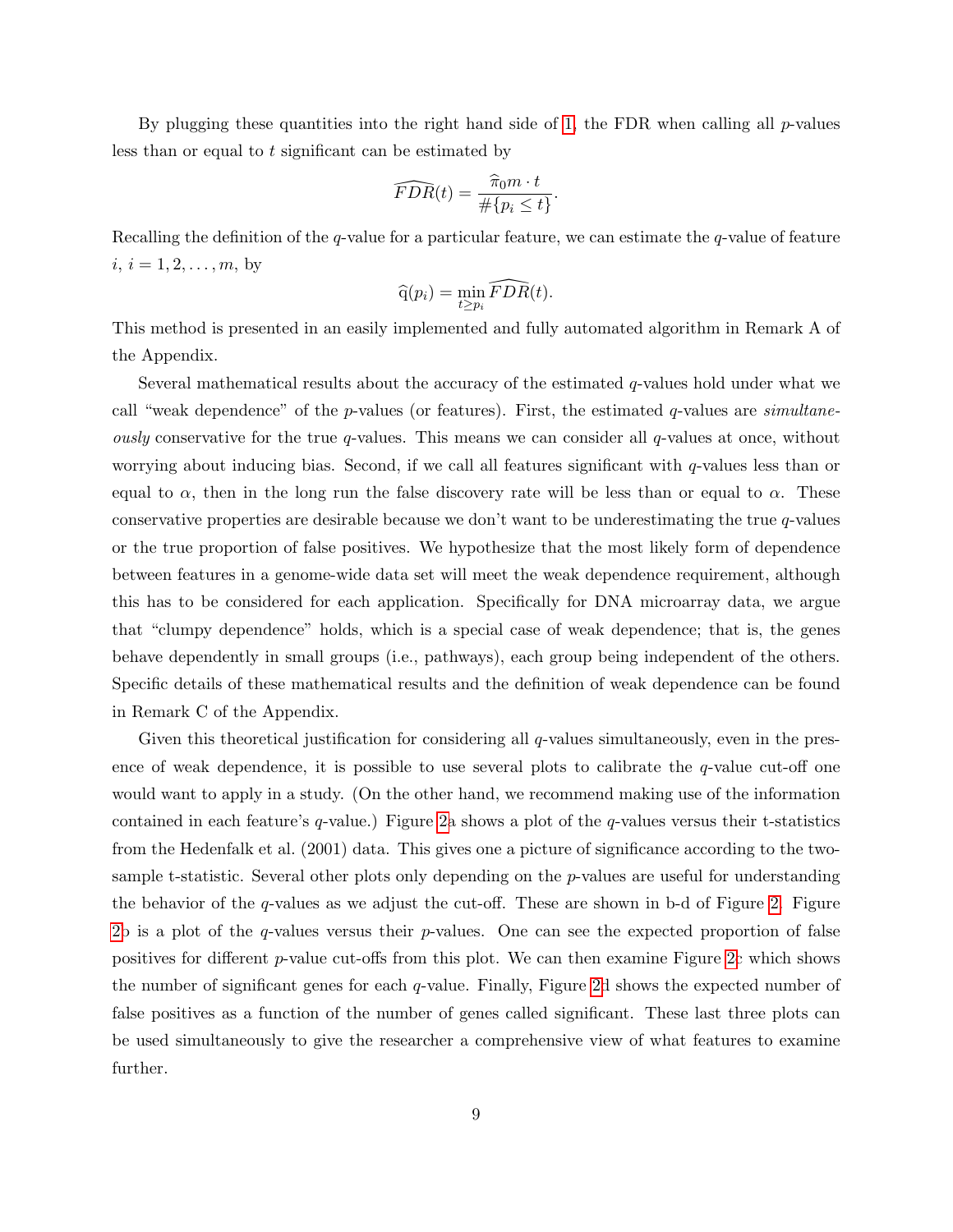

<span id="page-9-0"></span>Figure 2: Results from the Hedenfalk et al. data. (a) The q-values of the genes versus their respective t-statistics. (b) The q-values versus their respective p-values. (c) The number of genes occurring on the list up through each q-value versus the respective q-value. (d) The expected number of false positive genes versus the total number of significant genes given by the q-values.

In our analysis, thresholding genes with  $q$ -values less than 0.05 yields 160 genes significant for differential expression. This means that about 8 of the 160 genes called significant are expected to be false positives. Hedenfalk et al. (2001) notice that a large block of genes are over-expressed in BRCA1-mutation-positive tumors, particularly genes involved in DNA repair and apoptosis. We find that 117 of the 160 called significant at q-value level 0.05 are over-expressed in BRCA1mutation-positive tumors, quantitatively supporting their claim. The 0.05  $q$ -value cut-off is arbitrary, and we do not recommend that this value necessarily be used. Considering particular genes allows us to examine their individual  $q$ -values. For example, the MSH2 gene (clone 32790) is the eighth most significant gene for differential expression with a  $q$ -value of 0.013 and a  $p$ -value of  $5.05 \times 10^{-5}$ . This gene is over-expressed in the BRCA1-mutation-positive tumors indicating increased levels of DNA repair (Kolodner 1996).

MSH2's p-value of  $5.05 \times 10^{-5}$  says that the probability a null (non-differentially expressed)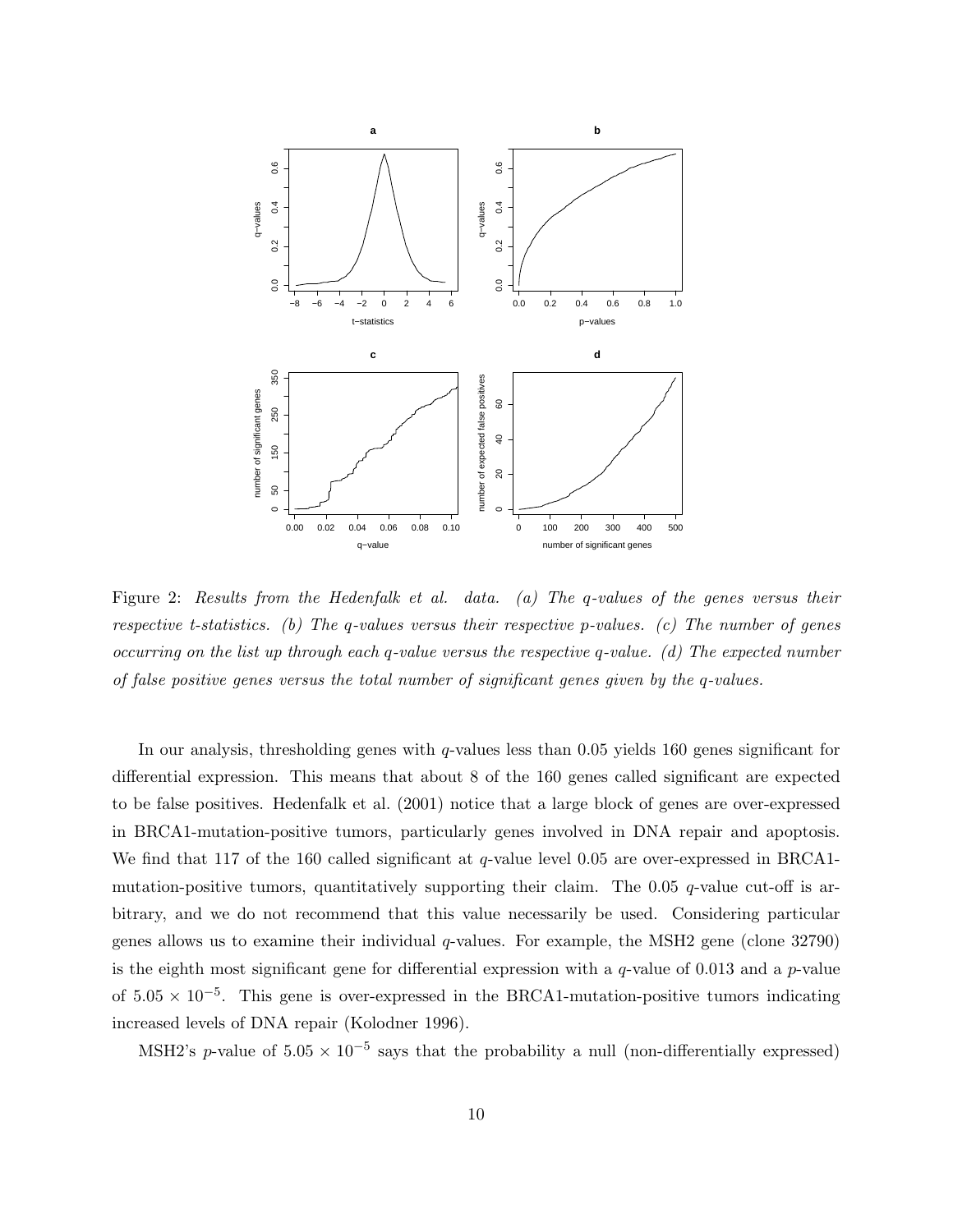gene would be as or more extreme than MSH2 is  $5.05 \times 10^{-5}$ . But MSH2's statistic could also be unlikely for a differentially expressed gene. The  $q$ -value allows a quantification of this: the  $q$ -value for MSH2 is 0.013, meaning that about 0.013 of the genes as or more extreme than MSH2 are false positives. One can also state that the probability a gene as or more extreme than MSH2 is a false positive is 0.013 (Storey 2001). Notice this latter interpretation's comparableness to the p-value's definition. (In fact, a common mistake is to state the p-value's definition as being the probability a gene is a false positive given its statistic is as or more extreme than the observed one.) The PDCD5 gene (clone 502369) is the 47th most significant gene with a q-value of 0.022 and p-value of  $4.79 \times 10^{-4}$ . This gene, associated with inducing apoptosis (Liu et al. 1999), is also over-expressed in BRCA1-mutation-positive tumors. The CTGF gene (clone 38393) is the 159th most significant gene for differential expression (*q*-value  $= 0.049$ , *p*-value=0.0036), and is over-expressed in BRCA2-mutation-positive. Activity of this gene is associated with suppressing apoptosis (Hishikawa et al. 1999), further supporting Hedenfalk et al.'s (2001) claims. Therefore our results support Hedenfalk et al.'s (2001) observation that many genes are over-expressed in BRCA1-mutation-positive tumors, particularly genes involved in DNA repair and apoptosis. A full list of genes with their q-values, p-values and fold-change is available at  $http://www.stat.$ [berkeley.edu/~storey/qvalue/](http://www.stat.berkeley.edu/~storey/qvalue/).

#### Discussion

False discovery rates have received much recent attention in the statistics literature (Yekutieli & Benjamini 1999, Benjamini & Hochberg 2000, Storey 2001, Genovese & Wasserman 2001, Efron et al. 2001, Storey 2002). Tusher et al. (2001) use a false discovery rate method in detecting differential gene expression, which can be shown to be equivalent to Benjamini & Hochberg (1995) upon close examination. The methodology we have proposed is superior for a number of reasons. First, it is the only methodology theoretically shown to be conservative (over all  $q$ -values) in likely situations encountered in genomics (Remark C of the Appendix, Storey et al. 2002). Second, it has been shown to be nearly optimal, if not sometimes completely optimal (Storey 2002). (That is, the goal is to find an upper bound on the true false discovery rate(s), but at the same time one wants to be as close to the true rate as possible to avoid a loss in statistical power.) Third, the proposed methodology is easy to implement and interpret, and it is fully automated. The original FDR methodology (Benjamini & Hochberg 1995) is too conservative for genomics applications since it assumes  $\pi_0 = 1$ . For example, controlling the FDR at 0.03, 0.05, or 0.07 in the Hedenfalk et al. (2001) data finds 80, 160, or 231 significant genes, respectively, using our proposed method. The Benjamini & Hochberg (1995) methodology only finds 21, 88, or 153, respectively, indicating a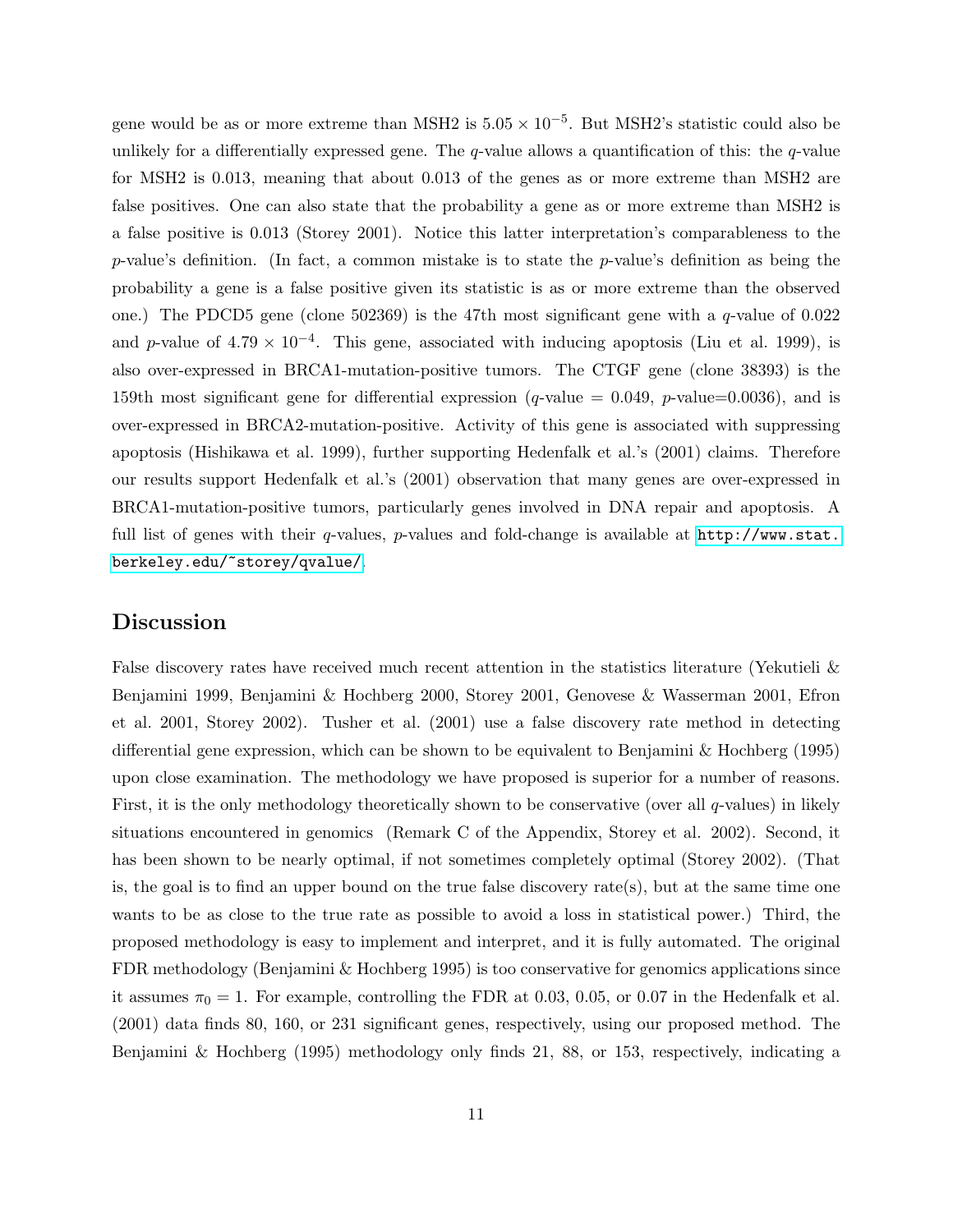huge loss of power. The Benjamini & Hochberg (1995) methodology also forces one to choose an acceptable FDR level before any data are seen, which is often going to be impractical.

We have proposed a useful measure of significance when performing thousands of significance tests on a genome-wide data set. Given a ranking of the tested features in order of their evidence against the null hypothesis, the q-value for a particular feature is the minimum false discovery rate that can be attained when calling all features significant up through that one on the list. One may use the q-values as an exploratory guide for which features to investigate further. One may also take all features with q-values less than or equal to some threshold  $\alpha$  to attain a false discovery rate less than or equal to  $\alpha$ . Most importantly, a systematic use of q-values in exploratory genome-wide tests of significance will yield a clear balance of false positives to truly significant results, and give a standard measure of significance that can be universally interpreted.

We recommend reporting the  $p$ -value of each feature along with the estimated  $q$ -value. The p-value is widely used and its interpretation is well understood. It also only depends on the null distribution, and serves as a good counterpart to the q-value. The methodology we presented also provides an estimate  $\hat{\pi}_0$  of the proportion of features following the null hypothesis. The quantity  $\hat{\pi}_1 = 1 - \hat{\pi}_0$  estimates a lower bound on the proportion of truly significant features. For example, among the 3170 genes we examined from Hedenfalk et al. (2001), we found that at least 33% of them are differentially expressed between BRCA1-mutation-positive tumors and BRCA2-mutationpositive tumors. Similar estimates from the other examples we considered would be interesting to compute.

### Software

The freely available software qvalue can be downloaded at [http://www.stat.berkeley.edu/](http://www.stat.berkeley.edu/~storey/qvalue/)  $\tilde{\tau}$ storey/qvalue/. This program takes a list of p-values and computes their q-values and  $\hat{\pi}_0$ . A version of Figure [2](#page-9-0) is also generated.

### Appendix

#### Remark A. General Algorithm for Estimating Q-values

Recall that there is a trade-off between bias and variance in choosing the  $\lambda$  to use in  $\hat{\pi}_0(\lambda)$ . Therefore,  $\lambda$  could be chosen to minimize the sum of the variance and squared bias of  $\hat{\pi}_0(\lambda)$  relative to  $\pi_0$ :  $E[\hat{\pi}_0(\lambda) - \pi_0]^2 = \text{Bias}^2[\hat{\pi}_0(\lambda)] + \text{Var}[\hat{\pi}_0(\lambda)]$ . For wisely chosen significance regions, it should be the case that the bias of  $\hat{\pi}_0(\lambda)$  decreases with increasing  $\lambda$  (Storey 2002). Moreover in many cases, the bias goes to zero when  $\lambda \to 1$ . Therefore, the method we use here is to estimate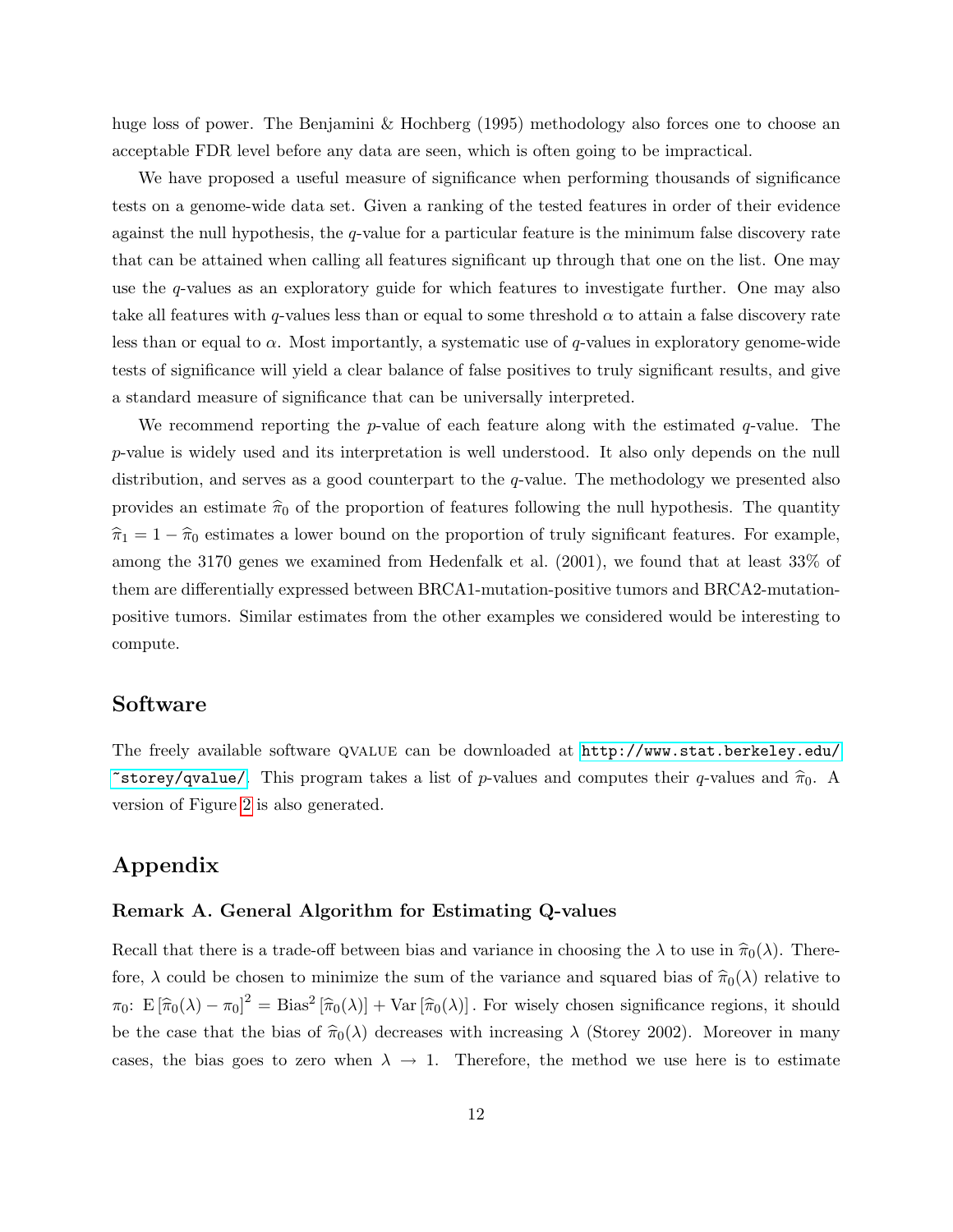

<span id="page-12-0"></span>Figure 3: The  $\hat{\pi}_0(\lambda)$  versus  $\lambda$  for the Hedenfalk et al. data. The solid line is a natural cubic spline fit to these points to estimate  $\hat{\pi}_0(\lambda = 1)$ .

 $\lim_{\lambda\to 1} \hat{\pi}_0(\lambda) = \hat{\pi}_0(1)$ . In doing so, we will borrow strength across the  $\hat{\pi}_0(\lambda)$  over a range of  $\lambda$ , giving an implicit balance between bias and variance.

Consider Figure [3,](#page-12-0) where we have plotted  $\hat{\pi}_0(\lambda)$  versus  $\lambda$  for  $\lambda = 0, 0.01, 0.02, \ldots, 0.95$ . By fitting a natural cubic spline to these data (solid line), we have estimated the overall trend of  $\hat{\pi}_0(\lambda)$ as  $\lambda$  increases. We purposely set the degrees of freedom of the natural cubic spline to 3; this means we limit its curvature to be like a quadratic function, which is suitable for our purposes. We also weight the observation  $(\lambda, \hat{\pi}_0(\lambda))$  by  $1 - \lambda$  in the natural cubic spline, which means that we trust the  $\hat{\pi}_0(\lambda)$  with small  $\lambda$  to be more accurate. It can be seen from Figure [3](#page-12-0) that the natural cubic spline fits the points quite well. The natural cubic spline evaluated at  $\lambda = 1$  is our final estimate of  $\pi_0$ . It is normally dangerous to extrapolate from a model, but the natural cubic spline makes linear extrapolations that are smooth extensions of the model, which is exactly what we want. For a variety of simulations and forms of dependence (data not shown), this method performed well, often eliminating all bias in  $\hat{\pi}_0$ .

The following is the general algorithm for estimating  $q$ -values from a list of  $p$ -values.

1. Let  $p_{(1)} \leq p_{(2)} \leq \ldots \leq p_{(m)}$  be the ordered p-values. This also denotes the ordering of the features in terms of their evidence against the null hypothesis.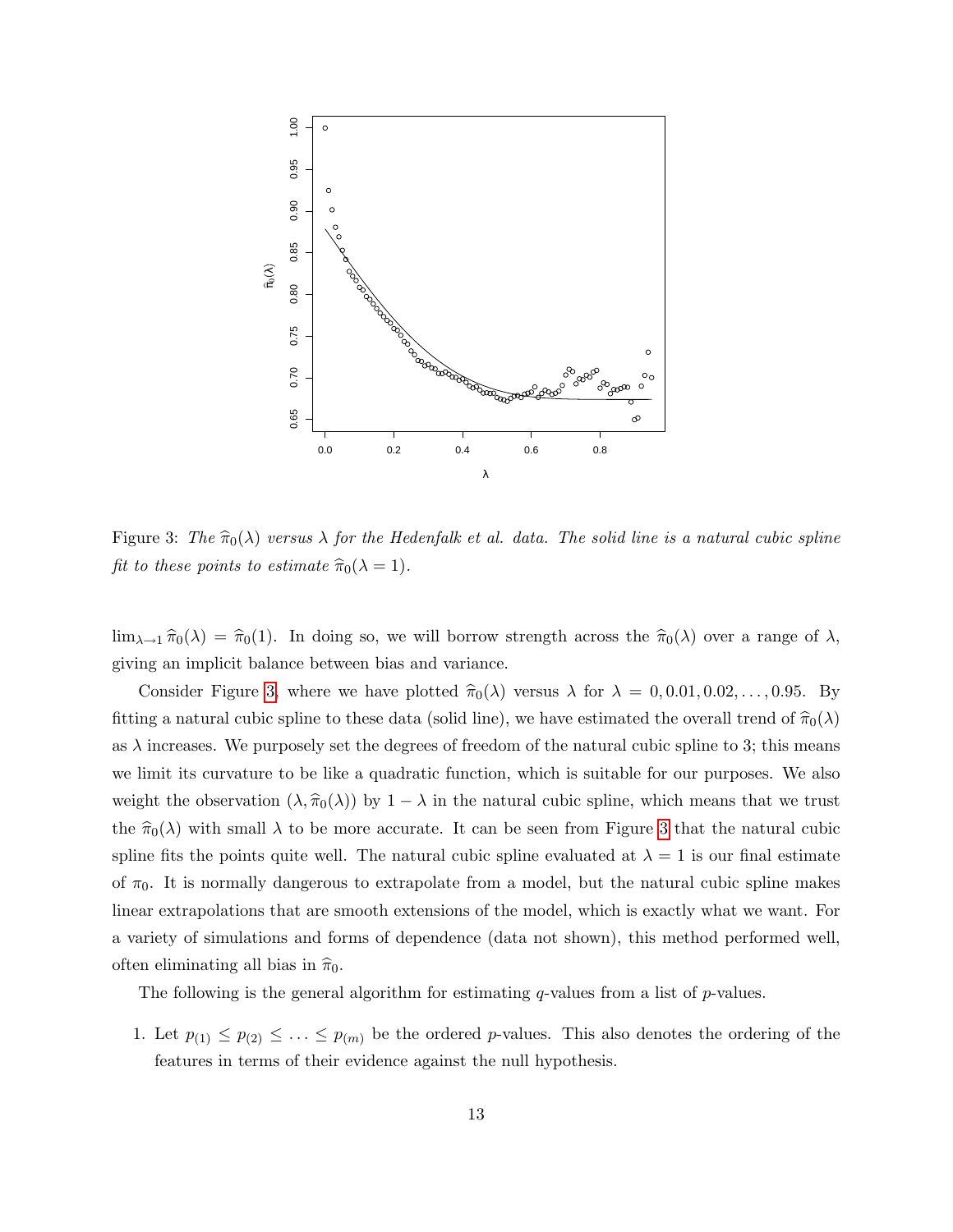2. For a range of  $\lambda$ , say  $\mathcal{R} = \{0, 0.01, 0.02, ..., 0.95\}$ , calculate

$$
\widehat{\pi}_0(\lambda) = \frac{\#\{p_j > \lambda\}}{m(1-\lambda)}.
$$

- 3. Let f be the natural cubic spline with 3 degrees of freedom of  $\hat{\pi}_0(\lambda)$  on  $\lambda$ . Moreover, we recommend weighting each "observation"  $(\lambda, \hat{\pi}_0(\lambda))$  by  $1 - \lambda$  in the natural cubic spline.
- 4. Set the estimate of  $\pi_0$  to be

$$
\widehat{\pi}_0 = f(1).
$$

5. Estimate

$$
\widehat{q}(p_{(m)}) = \min_{t \ge p_{(m)}} \frac{\widehat{\pi}_0 m \cdot t}{\# \{p_j \le t\}} = \widehat{\pi}_0 \cdot p_{(m)}.
$$

6. For  $i = m - 1, m - 2, ..., 1$ , estimate

$$
\widehat{q}(p_{(i)}) = \min_{t \ge p_{(i)}} \frac{\widehat{\pi}_0 m \cdot t}{\# \{p_j \le t\}} = \min \left( \frac{\widehat{\pi}_0 m \cdot p_{(i)}}{i}, \widehat{q}(p_{(i+1)}) \right).
$$

7. The estimated q-value for the  $i^{th}$  gene on the list is  $\hat{q}(p_{(i)})$ .

#### Remark B. Analysis of the Hedenfalk et al. Data

We downloaded the data for Hedenfalk et al. (2001) from [http://research.nhgri.nih.gov/](http://research.nhgri.nih.gov/microarray/NEJM_Supplement/) [microarray/NEJM\\_Supplement/](http://research.nhgri.nih.gov/microarray/NEJM_Supplement/). The file contained 3226 genes on  $n_1 = 7$  BRCA1 arrays and  $n_2 = 8$  BRCA2 arrays, along with some arrays from sporadic breast cancer which we did not use. If any gene had one or more measurement exceeding 20, then this gene was eliminated. A value of 20 is several IQR's (interquartile range) away from the IQR of all the data, and did not seem trustworthy for this example. This left  $m = 3170$  genes.

We tested whether each gene has a difference in average gene expression between these two tumor types with a two-sample t-statistic. Let the expression value from the  $j<sup>th</sup>$  array and the  $i^{th}$  gene be denoted by  $x_{ij}$ . Then  $\overline{x}_{i2} = \frac{1}{n^2}$  $\frac{1}{n_2} \sum_{j \in \text{BRCA2}} x_{ij}$  and  $s_{i2}^2 = \frac{1}{n_2-1} \sum_{j \in \text{BRCA2}} (x_{ij} - \overline{x}_{i2})^2$ are the sample mean and variance for gene  $i$  among the arrays taken from BRCA2 tumors. We can similarly define  $\bar{x}_{i1}$  and  $s_{i1}^2$  to be the sample mean and variance for the  $i^{th}$  gene among the BRCA1 tumor arrays. The two sample t-statistic for the  $i^{th}$  gene, allowing for the possibility that the tumors have different variances, is then

$$
t_i = \frac{\overline{x}_{i2} - \overline{x}_{i1}}{\sqrt{\frac{s_{i1}^2}{n_1} + \frac{s_{i2}^2}{n_2}}}
$$

for  $i = 1, 2, \ldots, 3170$ .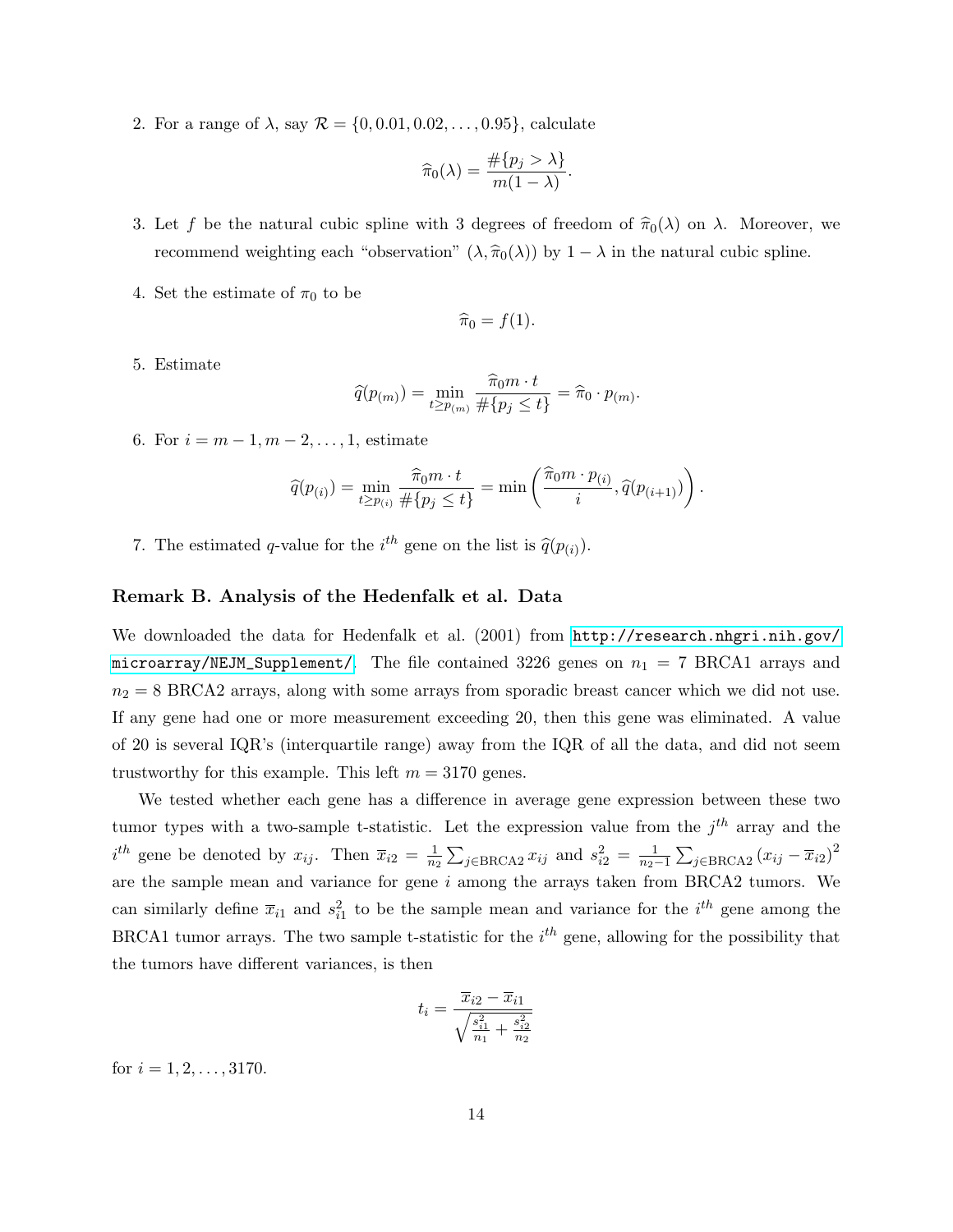We next calculated null versions of  $t_1, t_2, \ldots, t_{3170}$  when there is no differential gene expression. Since it is not possible to assume that the  $t_i$  follow a t distribution, we calculate these by a permutation method. Consider all possible ways to assign  $n = 15$  arrays to  $n_1 = 7$  arrays from BRCA1 and  $n_2 = 8$  arrays from BRCA2. Under the assumption that there is no differential gene expression, the t-statistic should have the same distribution regardless of how we make these assignments. Specifically, the labels on the arrays are randomly scrambled, and the t-statistics are recomputed. Therefore, for  $B = 100$  permutations of the array labels we get a set of null statistics  $t_1^{0b}, \ldots, t_{3170}^{0b}, b = 1, \ldots B$ . The *p*-value for gene *i*, *i* = 1, 2, ..., 3170 was calculated by

$$
p_i = \sum_{b=1}^{B} \frac{\#\{j : |t_j^{0b}| \ge |t_i|, j = 1, \dots, 3170\}}{3170 \cdot B}.
$$

We estimated the q-values for differential gene expression between the BRCA1 and BRCA2 tumors using the above algorithm. All results, including the computer code used to analyze the data can be found at <http://www.stat.berkeley.edu/~storey/qvalue/>.

#### Remark C. Theoretical Properties

Several mathematical results hold under "weak dependence" of the p-values (or features in the genome). These mathematical results say when our method yields conservative  $q$ -value estimates. The conservative property is necessary because we don't want to be underestimating the true  $q$ -values (for the same reason we would not want to underestimate a  $p$ -value).

Suppose that the empirical distribution function of the observed  $p$ -values converges point-wise to some function. Also suppose that the null p-values are uniformly distributed and that  $m_0/m$ converges as the number of features tested m gets large. Then it can be shown that for any  $\delta > 0$ ,

$$
\lim_{m \to \infty} \min_{t \ge \delta} \left[ \widehat{q}(t) - q\text{-value}(t) \right] \ge 0,
$$

which means that the estimated  $q$ -values are conservative for the true  $q$ -values, even when taking the worst case scenario over  $[\delta, 1]$  for arbitrarily small  $\delta$ . Also, we can conclude that

$$
\lim_{m \to \infty} \frac{\#\{\text{false positive } \widehat{q}(p_i) \leq \alpha\}}{\#\{\widehat{q}(p_i) \leq \alpha\}} \leq \alpha
$$

which means that if we call all genes with q-values less than or equal to  $\alpha$ , then in the long run the false discovery rate will be less than or equal to  $\alpha$ . The proofs of these claims follow from minor modifications to some of the main results in Storey et al. (2002).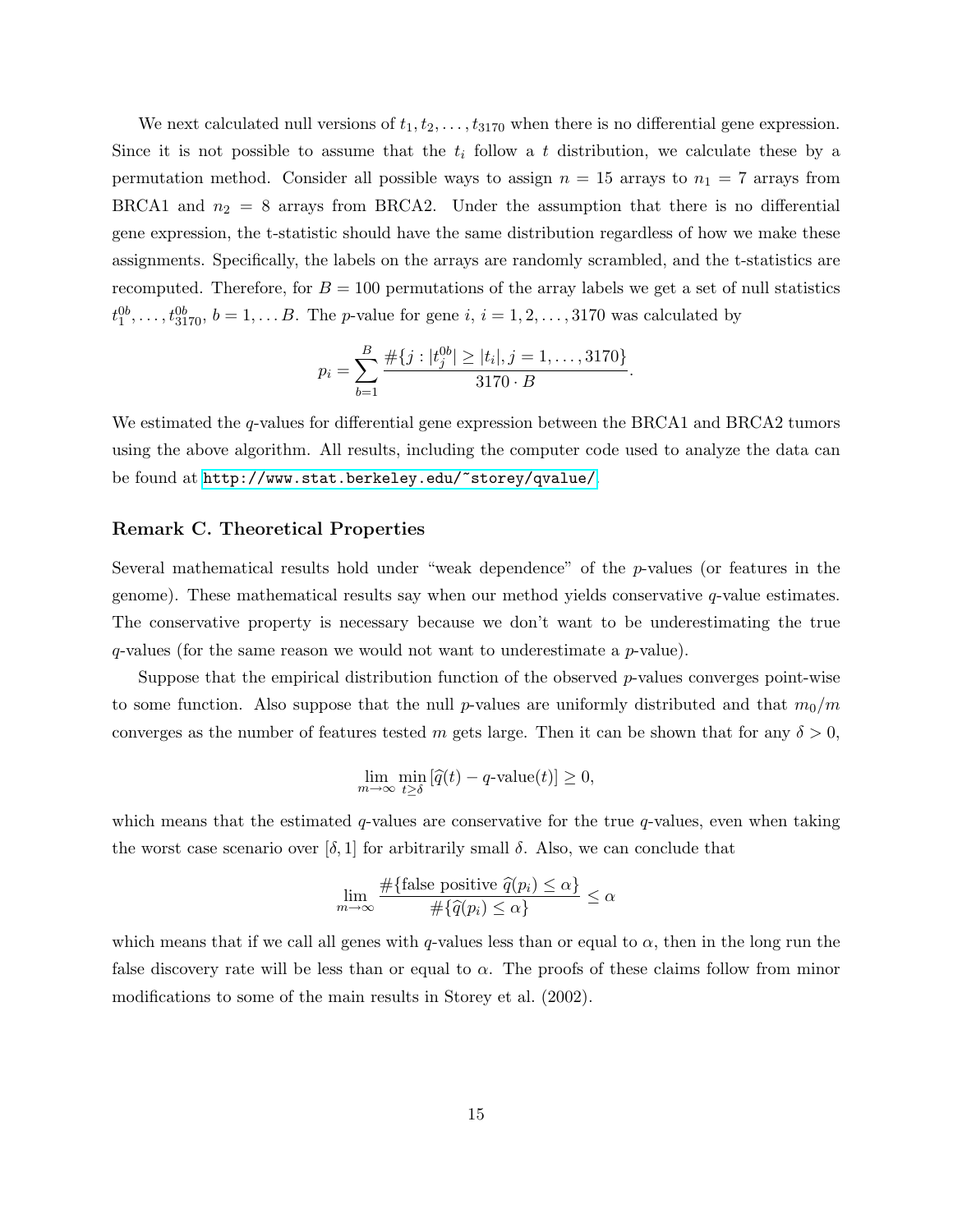# References

- Benjamini, Y. & Hochberg, Y. (1995). Controlling the false discovery rate: A practical and powerful approach to multiple testing, Journal of the Royal Statistical Society, Series B 85: 289–300.
- Benjamini, Y. & Hochberg, Y. (2000). On the adaptive control of the false discovery rate in multiple testing with independent statistics, J. Edu. and Behav. Stat. 25: 60–83.
- Brem, R. B., Yvert, G., Clinton, R. & Kruglyak, L. (2002). Genetic dissection of transcriptional regulation in budding yeast, Science 296: 752–755.
- Efron, B., Tibshirani, R., Storey, J. D. & Tusher, V. (2001). Empirical Bayes analysis of a microarray experiment, Journal of the American Statistical Association 96: 1151–1160.
- Fairbrother, W. G., Yeh, R. F., Sharp, P. A. & Burge, C. B. (2002). Predictive identification of exonic splicing enhancers in human genes, Science 297: 1007–1013.
- Genovese, C. & Wasserman, L. (2001). Operating characteristics and extensions of the FDR procedure, Journal of the Royal Statistical Society, Series B 64: 499–517.
- Hedenfalk, I., Duggan, D., Chen, Y. D., Radmacher, M., Bittner, M., Simon, R., Meltzer, P., Gusterson, B., Esteller, M., Kallioniemi, O. P., Wilfond, B., Borg, A. & Trent, J. (2001). Geneexpression profiles in hereditary breast cancer, New England Journal of Medicine 344: 539–548.
- Hishikawa, K., Oemar, B. S., Tanner, F. C., Nakaki, T., Luscher, T. F. & Fujii, T. (1999). Connective tissue growth factor induces apoptosis in human breast cancer cell line MCF-7, Journal of Biological Chemistry 274: 37461–37466.
- Kolodner, R. (1996). Biochemistry and genetics of eukaryotic mismatch repair, *Genes and Devel*opment 10: 1433–1442.
- Lander, E. S. & Kruglyak, L. (1995). Genetic dissection of complex traits: Guidelines for interpreting and reporting linkage results, Nature Genetics 11: 241–247.
- Lee, T. I., Rinaldi, N. J., Robert, F., Odom, D. T., Bar-Joseph, Z., Gerber, G. K., Hannett, N. M., Harbison, C. T., Thompson, C. M., Simon, I., Zeitlinger, J., Jennings, E. G., Murray, H. L., Gordon, D. B., Ren, B., Wyrick, J. J., Tagne, J. B., Volkert, T. L., Fraenkel, E., Gifford, D. K. & Young, R. A. (2002). Transcriptional regulatory networks in Saccharomyces cerevisiae, Science 298: 799–804.